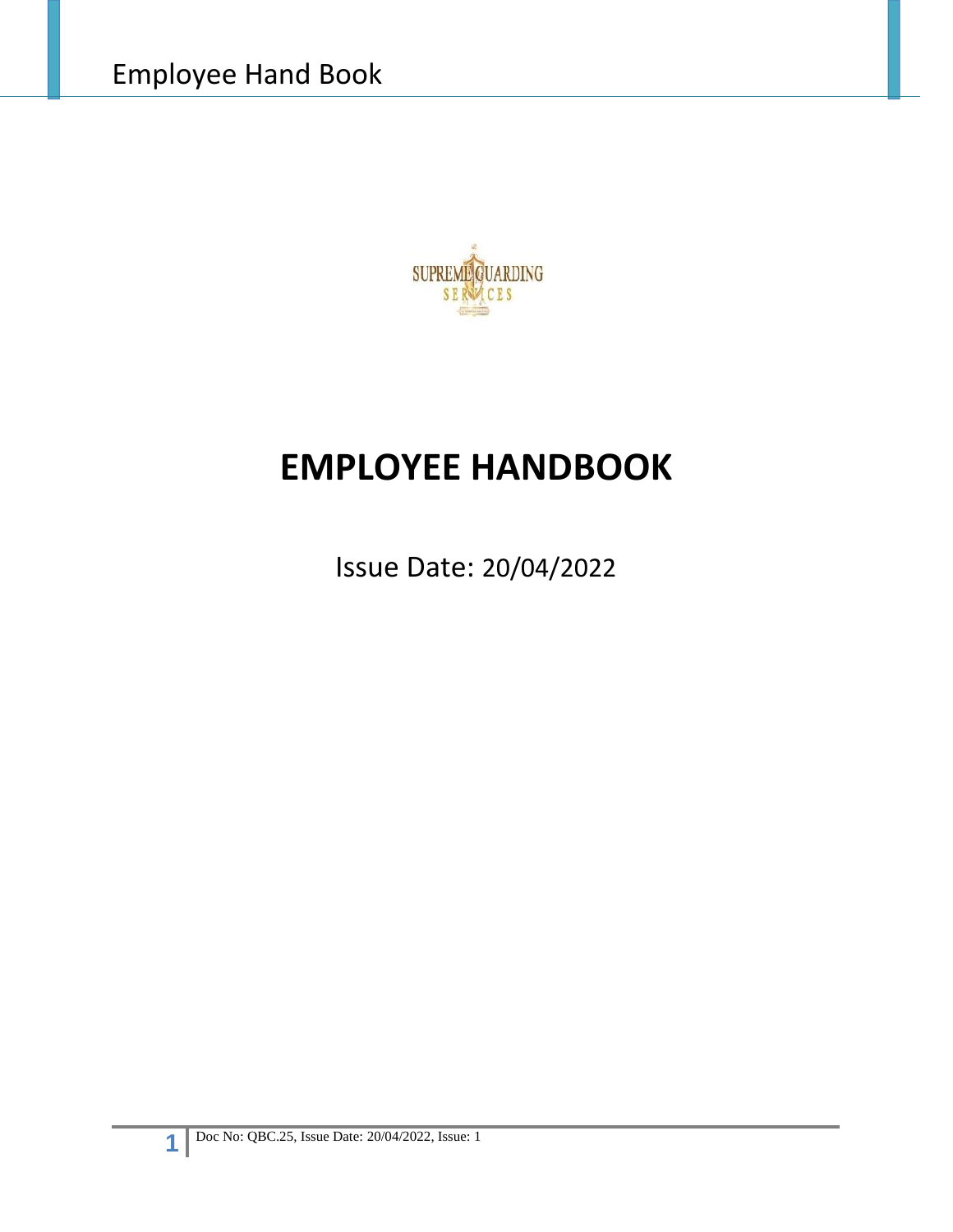## **Contents**

|  |                                              | Page No. |
|--|----------------------------------------------|----------|
|  |                                              |          |
|  |                                              |          |
|  | 2.1 Commencement of Employment               |          |
|  | 2.2 Wages and travelling                     |          |
|  | 2.3 Hours of Work                            |          |
|  | 2.4 Remuneration                             |          |
|  | 2.5 Over time                                |          |
|  | 2.6 Job Title                                |          |
|  | 2.7 Flexibility                              |          |
|  | 2.8 Confidentiality                          |          |
|  |                                              |          |
|  | 3.1 Holiday Entitlement                      |          |
|  | 3.2 Sickness Absence and Pay                 |          |
|  | <b>3.3 Medical Information</b>               |          |
|  | <b>3.4 Compassionate Leave</b>               |          |
|  | 3.5 Parental Leave                           |          |
|  | <b>3.6 Absence Levels</b>                    |          |
|  | 3.7 Maternity                                |          |
|  |                                              |          |
|  | 4.1 Retirement                               |          |
|  | 4.2 Pensions                                 |          |
|  | 4.3 Change of Personal Details               |          |
|  | 4.4 Penalties and Fines                      |          |
|  | 4.5 Safety at Work                           |          |
|  | 4.6 Right to Search                          |          |
|  | 4.7 Dress & Appearance                       |          |
|  | 4.8 Amendments to the Contract of Employment |          |
|  | 4.9 Review to Contract of Employment         |          |
|  |                                              |          |
|  | 5.1 Discipline Procedure                     |          |
|  | <b>5.2 Grievances Procedure</b>              |          |
|  | 5.3 Health & Safety Policy                   |          |
|  | <b>5.4</b> Equal Opportunities Policy        |          |
|  | 5.5 Disability Policy                        |          |
|  | 5.6 Media Handling Policy                    |          |
|  | 5.7 GDPR Policy                              |          |
|  | <b>5.8 Protected Disclosure Policy</b>       |          |
|  | 5.9 Corporate Social Responsibility Policy   |          |
|  |                                              |          |
|  | 6.1 Termination of Employment                |          |
|  | <b>6.2 Redundancy Policy</b>                 |          |
|  |                                              |          |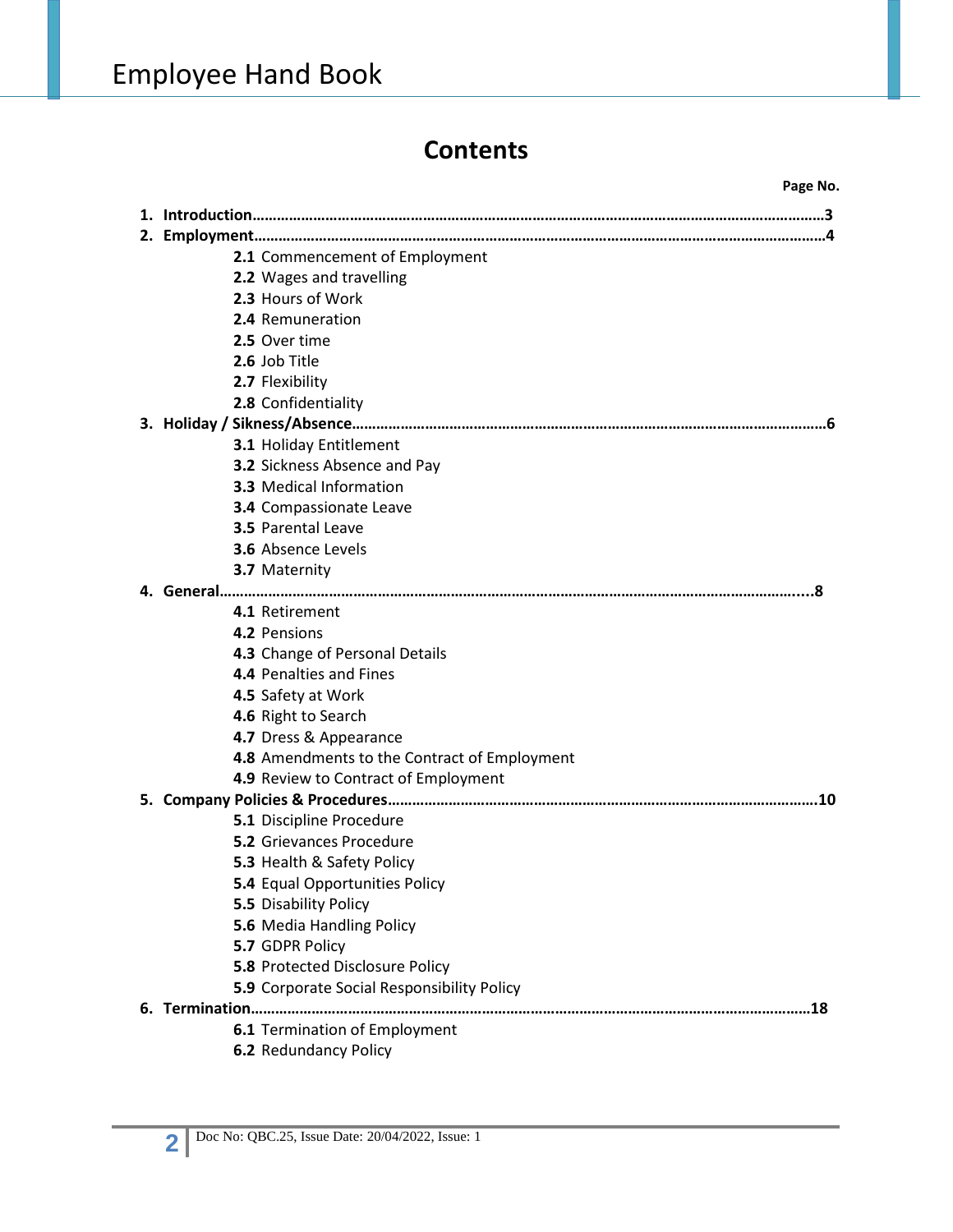### **Introduction**

I welcome you to Supreme Guarding Services Limited and ask you to read this Handbook carefully.

I hope your career with us will be both enjoyable and rewarding. It is our policy to communicate regularly with you on matters that are important to us all, such as service quality and information about your job and your terms and conditions of employment. We will encourage you to give us your own views based on your experience of the company's operation.

This employee handbook is designed to provide you with all the information and guidance to help you in your career with us. It gives information about policies and procedures as well as detailing many of your employment rights and responsibilities. If you have any queries about the contents of this or the Employee Handbook, please ask your immediate manager / supervisor to explain and clarify from the company. The policies/procedures contained in this and the Employee Handbook is non-contractual.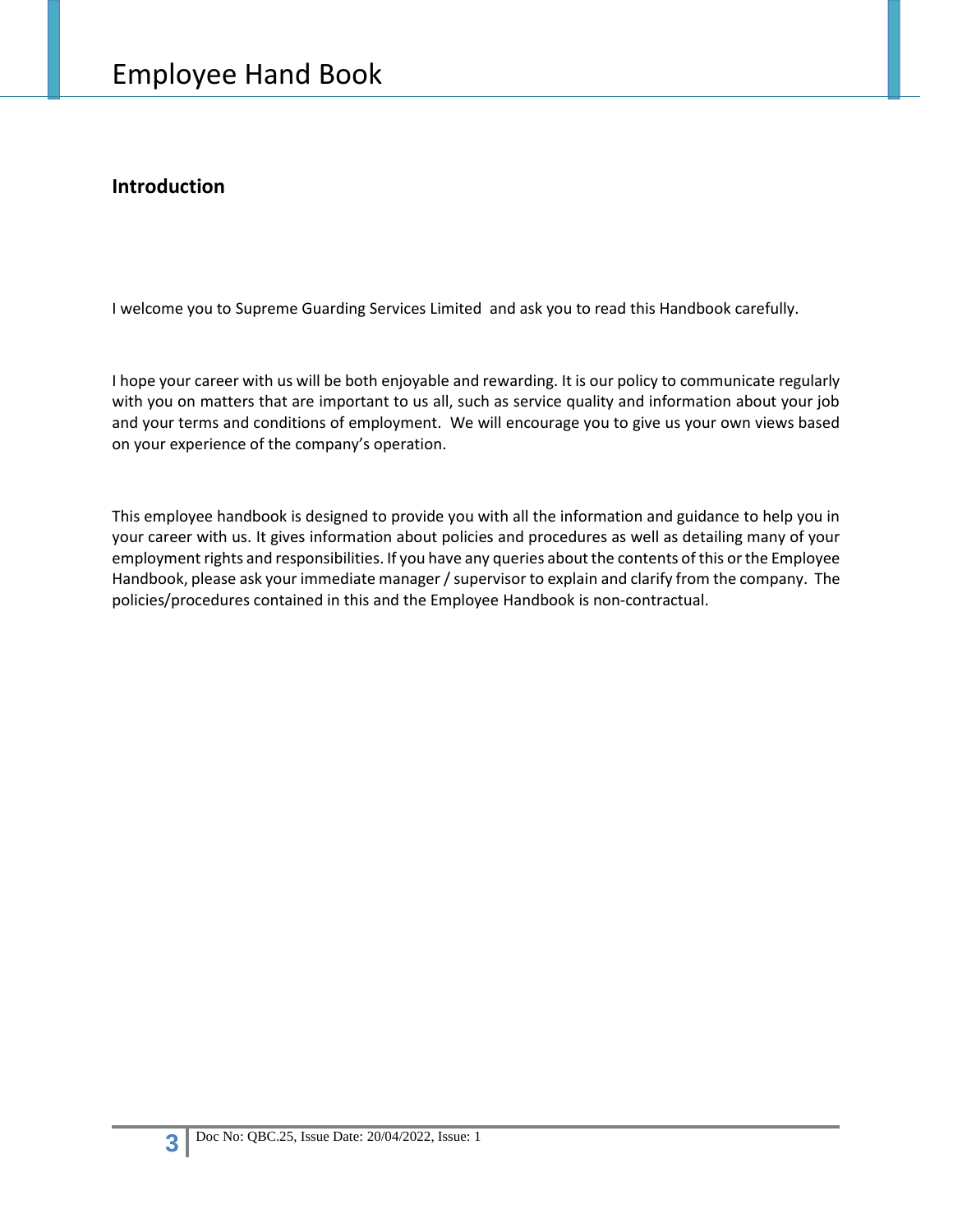### **1. Employment**

### **2.1 Commencement of Employment**

The Employee shall serve an initial probationary period of 12 weeks during which time the Company will screen your previous 5 years' history, assess your work performance and general suitability. At the end of the probationary period you will again be assessed and, if satisfactory you will become a member of our regular staff. We will reserve the right to terminate the employment for any reason during the probationary period.

### **2.2 Wages and travelling**

All the employees would be paid according to the national minimum wage legislation. The employees are paid above than national minimum wage depends upon the site requirements. Your basic wage rate would be decided at the time of your recruitment, additional rates would be calculated depending on site cover expense.

You will receive a payslip showing how the total amount of your pay has been calculated. It will also show the deductions that have been made and the reasons for them, e.g. Income Tax, National Insurance, etc. All wages shall be paid in arrears on the detail of each month. Payments will be made either by Cheque or by bank transfer to the Employees nominated Bank, Building Society or Post Office Giro Account.

Company does not pay any travelling within the **20 miles** area of employee residence or if employee is using public transport no travelling would be issued within the city bus pass. If the employee is asked to go further than 20 miles, he would be paid according to HMRC Mileage Allowance Payments (MAPs) guidelines. Train travelling would be paid only if you present the tickets in the office. Employee has to fill in the travelling expense form available from the office.

### **2.3 Hours of Work**

Your normal working hours are those set out in your particulars of employment. The specific hours of work are job and client dependant. Due to the nature of the work you will be expected to work week ends and unsociable hours as required. There shall be from time to time a requirement to work in excess of 48 hours in any one week. You can opt not to work more than 48 hours in any one week. Students are allowed not have a contract of more than 20 hours.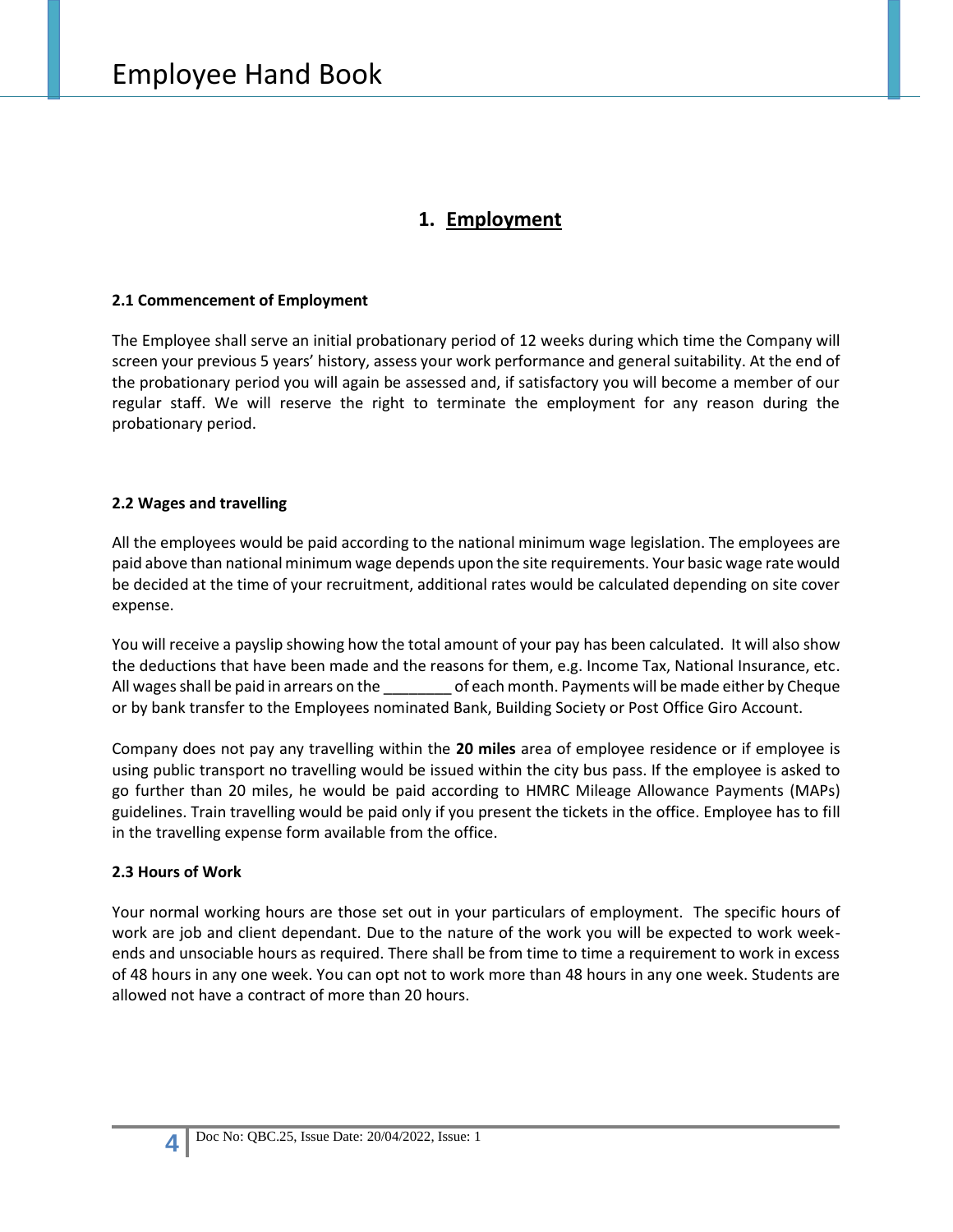### **2.4 Remuneration**

Your hourly rate shall be advised to you at commencement of employment and reviewed at appropriate intervals.

### **2.5 Overtime**

Overtime worked shall be paid at the standard hourly rate. Premium Rates are payable for some shifts and these will be determined at the sole discretion of management.

### **2.6 Job Title**

The Company reserves the right to change your job title and expected duties from time to time and the person or persons to whom you report to. These changes will be advised to you in writing.

### **2.7 Flexibility**

The Company reserves the right after compulsory training to transfer staff between assignments. The Employee will be given a minimum of 24-hour notice wherever possible.

### **2.8 Confidentiality**

The Employee is aware that during their employment, you may be party to confidential information concerning the Employer and the Employers business. The Employee shall not, during the term of employment, disclose or allow the disclosure of any confidential information (except in the proper course of your employment). After the termination of this agreement, the Employee shall not disclose or use any of the Employer's trade secrets or any other information which is of a sufficiently high degree of confidentiality to amount to a trade secret. The Employer shall be entitled to apply for an injunction to prevent such disclosure or use to seek any other remedy including, without limitations, the recovery of damages in case of such disclosures or use.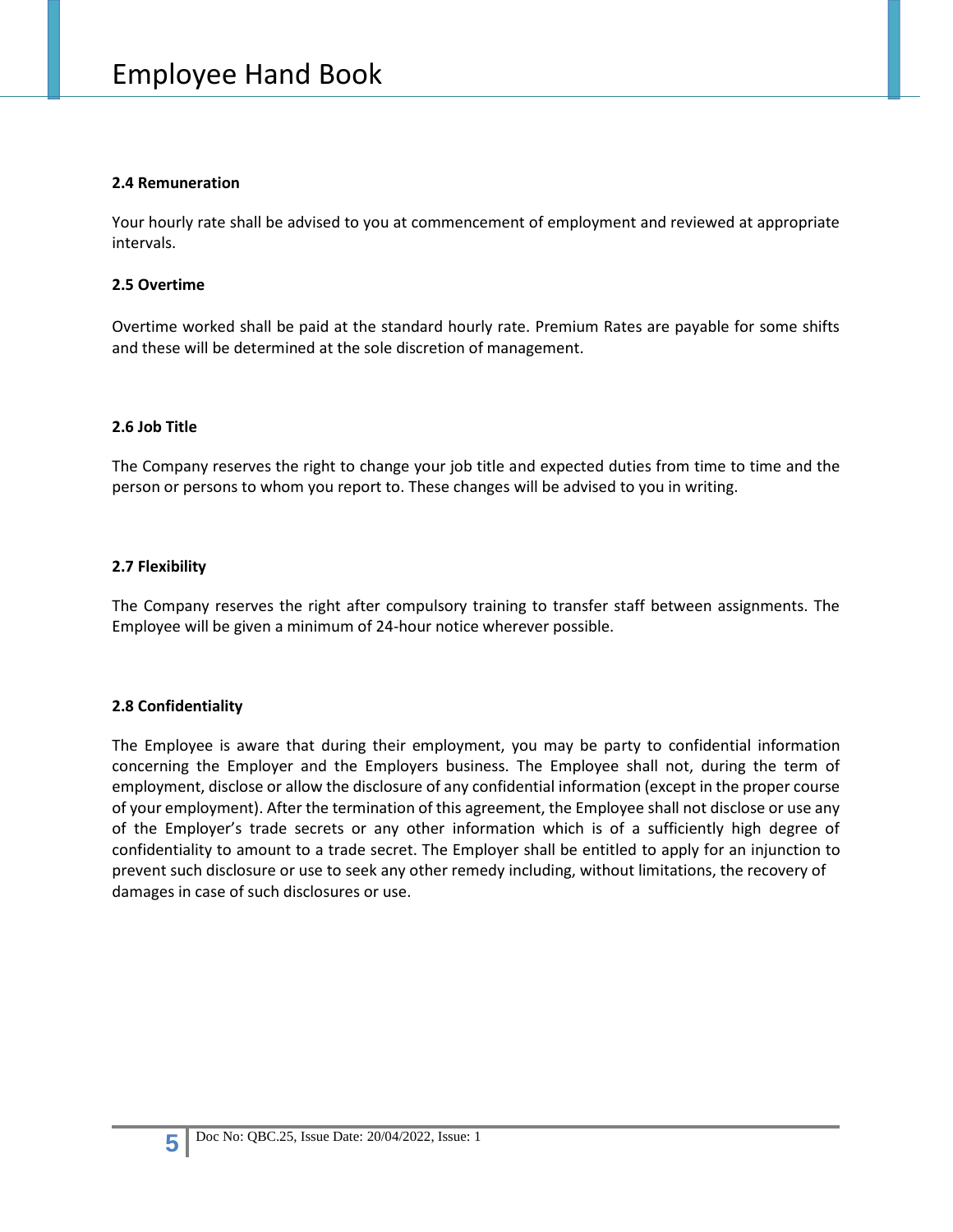### **2. Holidays / Sickness / Absence**

### **3. 3.1 Holiday Entitlement**

**Full time Security Officers and Office Employees** shall accrue holiday entitlement from the day you commence employment with the company. Annual holiday entitlement will be *28 working days* including the following statutory holidays. The holiday year is between to the **1st January to 31st December**

*Part Time Security Officer* annual holiday entitlement in any holiday year is pro Rata basis.

All holiday entitlement must be taken in the awarding year otherwise they will be forfeited. No holidays shall be taken during the months of November, December and January.

All holidays must be taken at times agreed with management where up to 5 day's holiday is required the Employee must give two weeks' notice to the office. If more than 5 days is required a minimum of one month notice must be given. No more than two weeks may be taken at any one time without the permission of the management. Such permission shall not normally be given other than in special circumstances.

### **3.2 Sickness Absence and Pay**

During authorised absence due to sickness you are entitled to Statutory Sick Pay (SSP), provided you earn more than the minimum criteria set out in the SSP regulations. If you are sick for a period of 4 or more days, you may be paid SSP by us, if you are eligible. SSP is treated the same as wages and is subject to Income Tax deductions and National Insurance contributions.

Before payments of SSP are made to you there is a period of 3 waiting days. These will start from the first day that you should have been available for work.

If you are sick and your absence has been, or you think will be longer than 7 days, you must obtain a Doctor's Medical Certificate and submit it to your Immediate Manager/Supervisor. If your sickness runs over 7 days you must notify the Company once a week and supply us with a Doctor's Medical Certificate to cover your absence. If you do not comply with these procedures your SSP may be delayed or not paid at all.

On your return to work after a period of sickness of less than 7 days, you must complete the Self Certification documentation and hand it your Immediate Manager/Supervisor.

Payments may be withheld if the employer believes there is reason to doubt the validity of a claim for Sick Pay. It should also be noted that failure to abide by the above requirements may lead to disciplinary action. The Company reserves the right to order an independent examination where deemed necessary. Unauthorized absences or false reporting of sickness are serious disciplinary matters.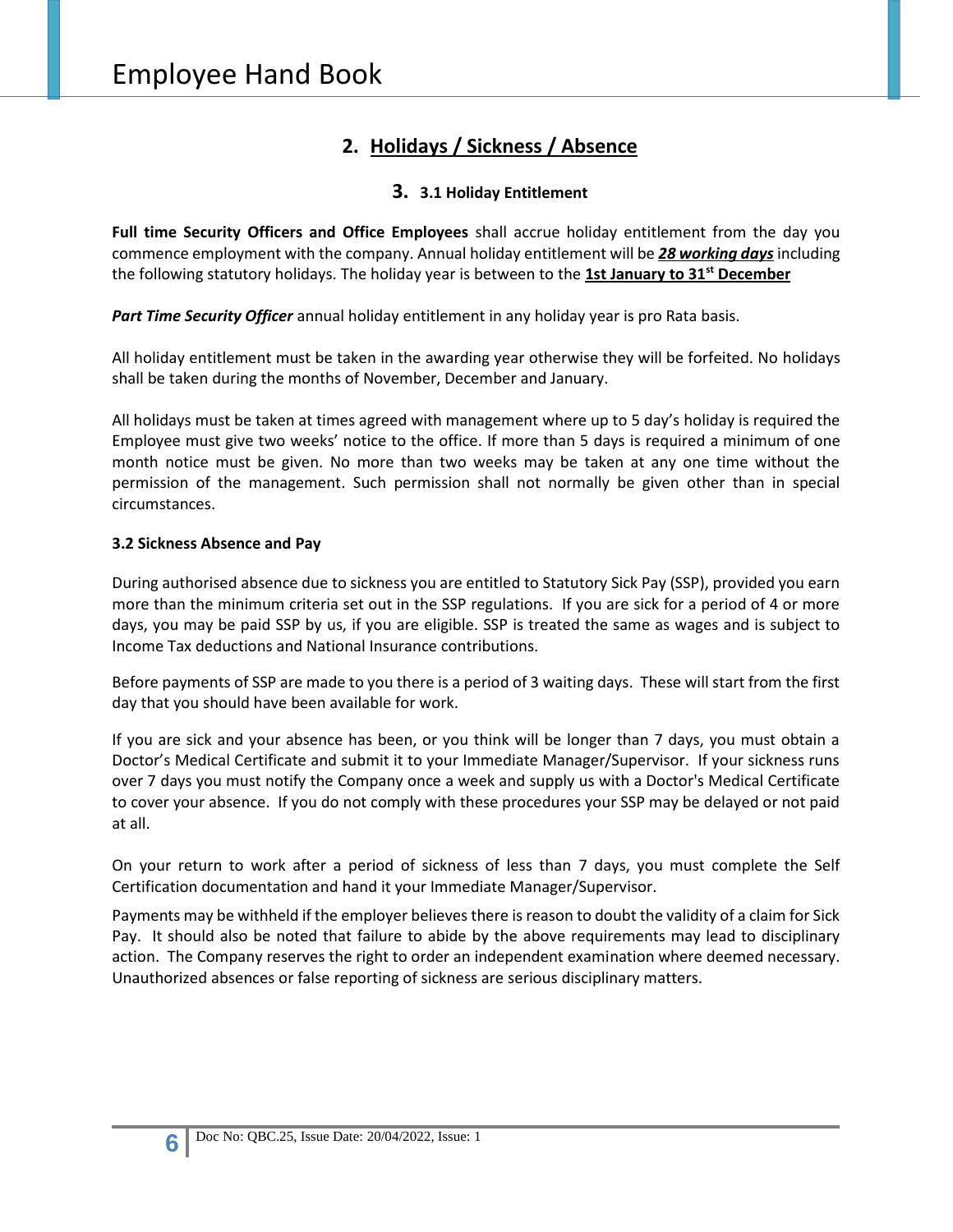*If you are taking medication you must inform your doctor of the nature of you work or your Manager as some medication causes drowsiness, which can be dangerous when dealing with machinery.*

If you are absent from work as a result of an injury or illness for which you later receive compensation, you agree to reimburse the Company for any sick pay that you have received that the Company is unable to recover from any other sources.

### **3.3 Medical Information**

The Company reserves the right to call, at any time, for you to have a medical examination by a Doctor of the Company's choice.

### **3.4 Compassionate Leave**

Any requests for funeral leave should be made by the earliest opportunity and ideally by the first scheduled workday following a death.

The Company will allow employees to take time off at the death of immediate family (those being husbands, wives, partners, parents or children). Employees may take the time as holiday or unpaid leave. Any paid compassionate leave will be at the discretion of the Directors. Requests for compassionate leave will be considered on an individual basis and where possible accommodated.

### **3.5 Parental Leave**

The Company recognises its statutory responsibilities under the Dependant and Parental Leave Regulations, details of which are available from the Wages/Personnel Department. You should always seek the permission of your Immediate Manager or Supervisor beforehand taking any time off.

#### **3.6 Absence Levels**

Absence levels will be continually monitored and high levels of absence may lead to disciplinary action and warnings, each case will be assessed on its merits and within the Disciplinary Procedures. In order to investigate absence from work the company reserves the right to make home visits to the employee from time to time as considered necessary.

### **3.7 Maternity**

If you are pregnant we request that you must inform the Company as soon as possible so that we can both ensure a safe working environment and explain your rights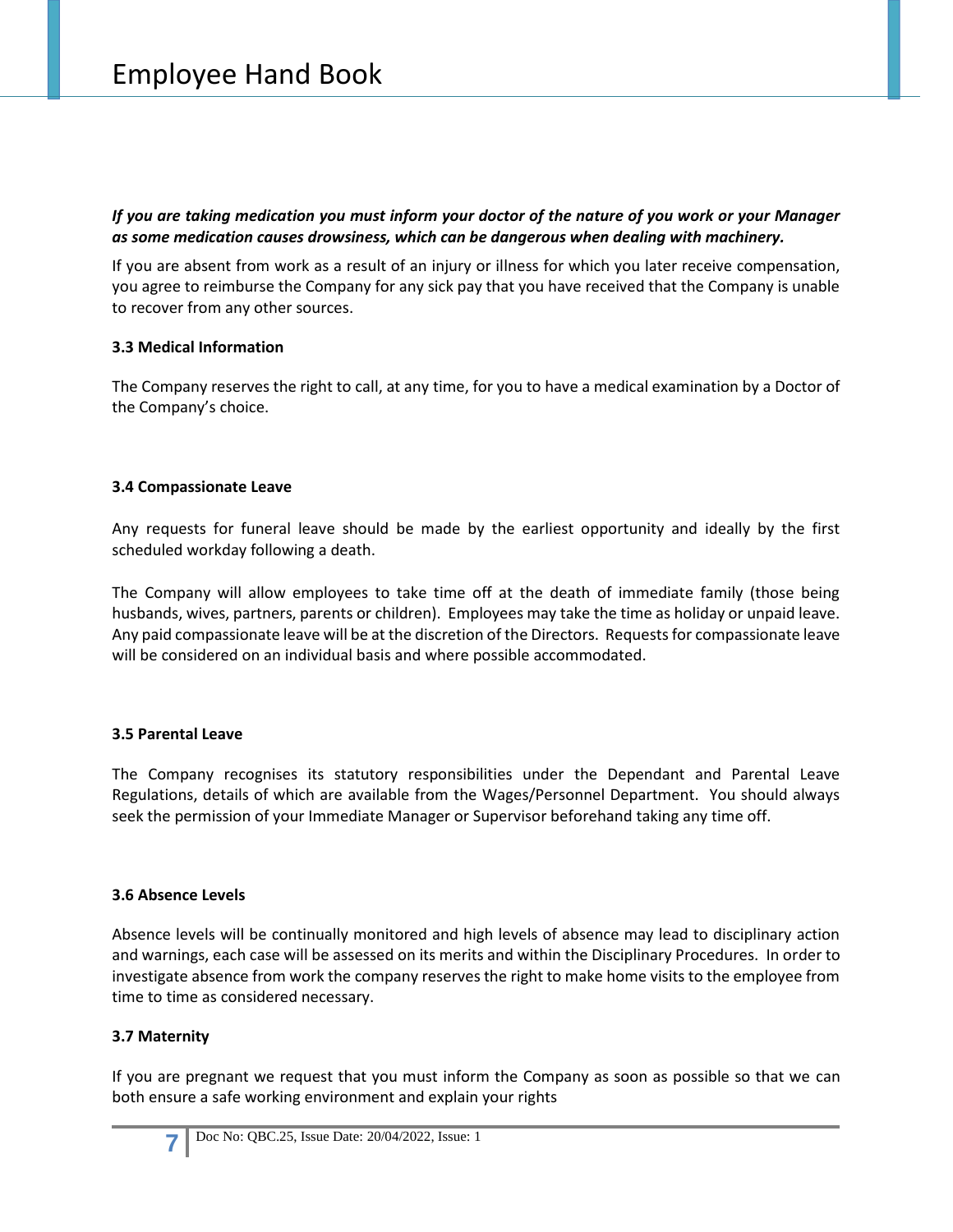### **4. General**

### **4.1 Retirement**

Termination of employment by the employer based solely on age is not a policy of this company. The Employment Equality (Repeal of Retirement Age Provisions) Regulations 2011 came into force on 6th April 2011. However, we recognise that our colleagues may plan to retire at some time during their career. If you would like to discuss your options in relation to retirement, you should speak to your Manager. If you decide to retire, you will be required to give notice in accordance with your Particulars of Employment.

### **4.2 Pensions**

We help people to save more for their retirement, all employers are now required by law to provide a workplace pension scheme for certain staff and pay money into it. Automatic enrolment has been designed so that eligible workers who want to build up retirement savings do not have to take any action themselves – We will automatically enrol eligible workers into a workplace pension scheme and deduct any contributions that the member is required to pay from their wages or salary, and then pay into the pension scheme on their behalf.

We therefore will enrol you into our pension scheme name

### **4.3 Change of Personal Details**

Employees must notify the office immediately if they change their address, marital status or any other matter which may affect their personal records including any criminal cautions, impending actions, warnings and/or convictions.

The employee must notify the office of any county court judgments and/or proceedings filed against them as soon as informed.

### **4.4 Penalties and Fines**

The company reserves the right to penalize employees if their actions have resulted in the company receiving fines or penalties from the client.

The procedure will be implemented fairly and after all consideration of mitigating circumstances. (Late Public Transport, Heavy Traffic, Lost En-route etc will not be accepted) Any application of this procedure will not restrict the disciplinary measures which may also be taken. All penalties and fines imposed will be discussed with the employee prior to being applied.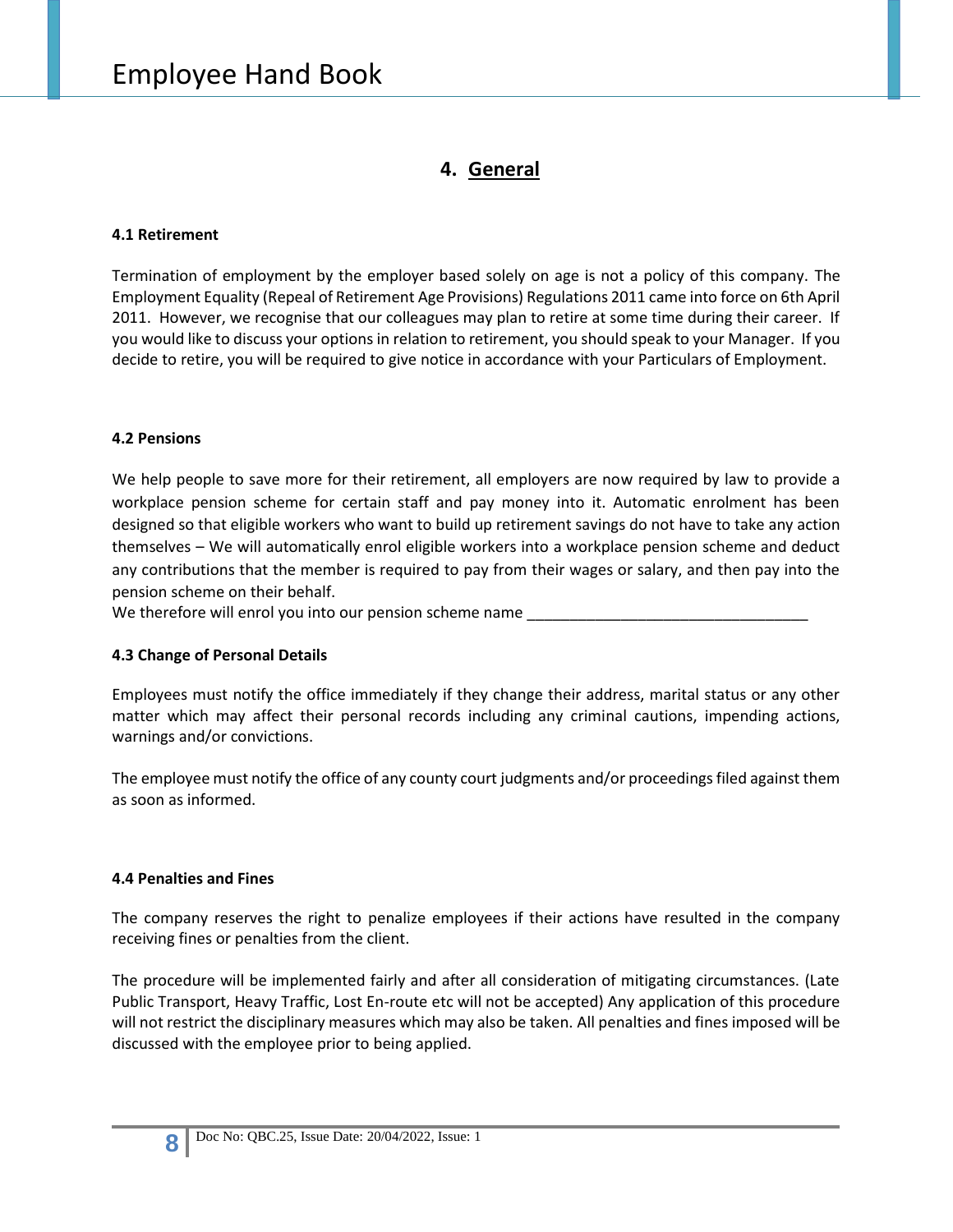### **4.5 Safety at Work**

It is the duty of every employee to take reasonable care for the health and safety of himself and others. Employees must work in accordance with health and safety regulations. They must:

- Obey all rules relating to health and safety. This includes the use of protective clothing and equipment.
- Report accidents incurred by employees and any third parties to a Director and ensure that if they are the injured party - they or some other person acting on their behalf enters details into the Accident Book.
- Employees are required to read the Notice Boards and to observe instructions posted there. Such Notices will be presumed to have reached the employee.

### **4.6 Right to Search**

The Company reserves the right to request to search employees, their vehicles and belongings whilst at work and when entering or leaving company or customer's premises.

### **4.7 Dress & Appearance**

The Company provides all employees with a uniform. Uniforms must be kept clean and smart at all times; the Employee is responsible for this. Unless specifically directed, all duties will be performed in uniform clothing supplied or approved by the Company.

### **4.8 Amendments to the Contract of Employment**

The Company reserves the right to amend the terms and conditions of your employment from time to time. Such amendments will be notified in writing and will be deemed accepted unless the Company receives written notice of any objections within 14 days of you receiving written notification of the amendment.

### **4.9 Review to Contract of Employment**

An annual review ofthis contract shall be undertaken of each year and where amendments to the contract are made, the section(s) shall be re-issued to the employee, this also applies to any amendments during the course of the year.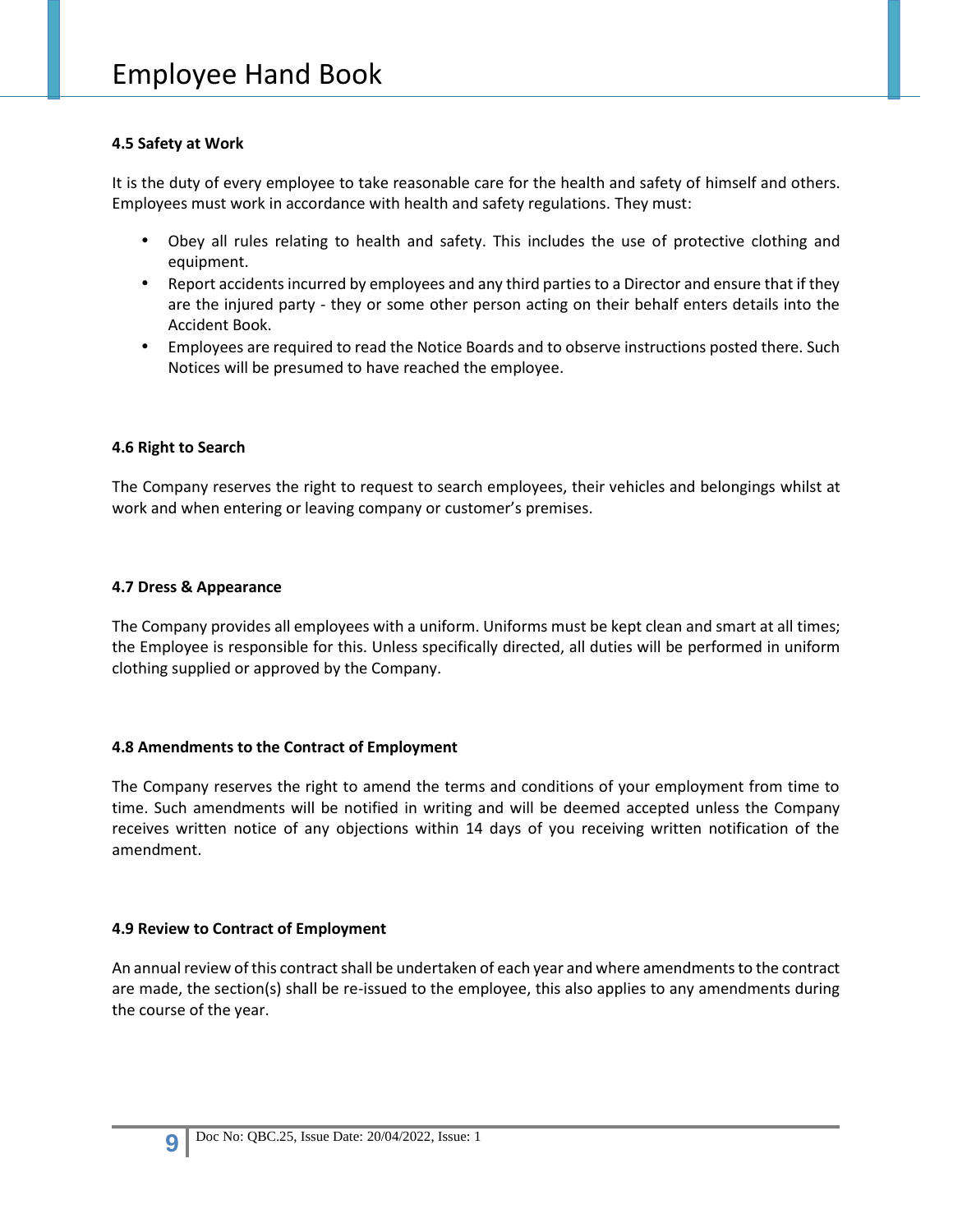### **5. Company Policies and procedures**

### **5.1 Discipline Procedure**

The purpose of this discipline procedure is to provide a fair and consistent framework for dealing with inadequate job performance, failure to comply with Company rules issued from time to time and misconduct. Disciplinary action will normally commence at Stage 1 but may commence at a later stage, depending on the severity of the issue. It will not apply during probationary periods.

When an employee's performance or conduct is in question, a Manager will investigate the facts and discuss them with the individual concerned to endeavour to establish a reason for the occurrence. If the reason is within the employees control then he/she will be given the opportunity to explain his/her alleged shortcomings.

No discipline action shall be taken against an employee until the case has been fully investigated, the Company may suspend the employee pending an investigation.

At every stage in the procedure the employee will be advised of the nature of the complaint against him/her and will be given the opportunity to present his/her case before a decision is made.

No employee will be dismissed for a first breach of discipline except in the case of gross misconduct where the penalty will be dismissal without notice or without payment in lieu of notice.

The procedure may be implemented at any stage if the employee's alleged misconduct warrants such action.

### **Stage 1 -** *Formal Verbal Warning*

If conduct or performance does not meet acceptable standards the employee will normally be given a formal verbal warning. This will be given by a Director and confirmed in writing specifying the following:

- The reason for the warning (eg. Persistent lateness).
- The standards required.
- The time by which improvement is required and performance will be reviewed.
- The likely consequence of failure to improve within the timescale.
- Formal verbal warnings remain on record for a maximum period of one calendar year.

### **Stage 2 -** *First Written Warning*

If the offence is a serious one, or if a further offence occurs, a first written warning will be given to the employee. This will be given by a Director normally specifying items set out in Stage 1 above. It will normally include a statement to the effect that further failure to meet standards will result in a final written warning. A copy of this written warning will be kept on the employee's personal file but it will be disregarded for discipline purposes after 12 months, subject to satisfactory conduct and performance.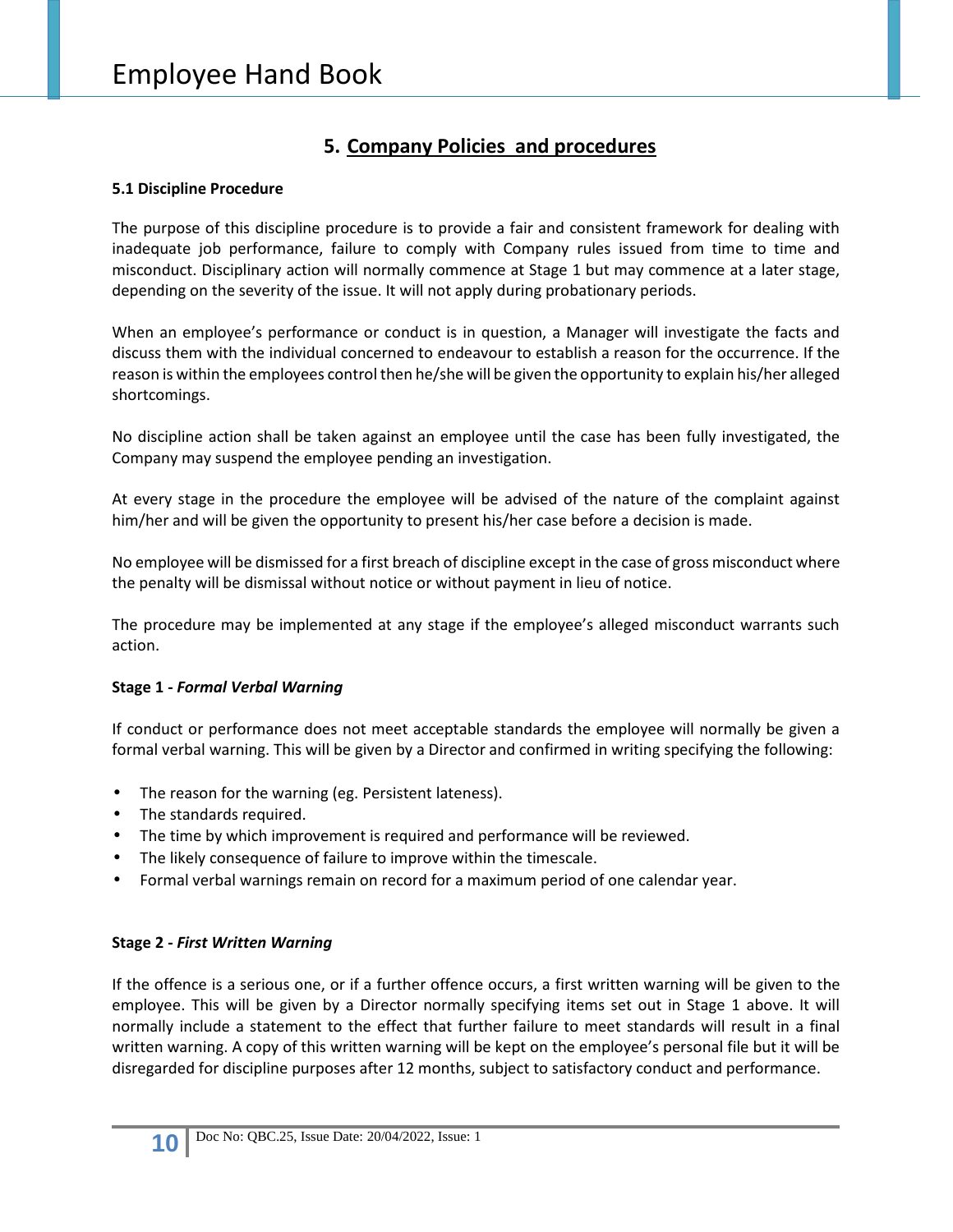### **Stage 3 –** *Final Written Warning*

If there is still a failure to improve and conduct or performance is still unsatisfactory, or if the misconduct is sufficiently serious to warrant only one written warning, but insufficiently serious to justify dismissal (in effect both first and final written warning) a final written warning will normally be given to the employee. This will give details of the complaint; will warn that dismissal will result if there is no satisfactory improvement. This will be given by a Director specifying items set out in Stage 1. It will include a statement to the effect that further failure to meet standards will result in dismissal. A copy of this final written warning will be kept on the employee's personal file but it will be spent after 12 months (in exceptional cases the period may be longer) subject to satisfactory conduct and performance.

### **Gross Misconduct**

Where, after reasonable investigation it is found that an employee has committed, or is deemed to have committed, an offence which constitutes gross misconduct, the consequence, in the absence of clear and substantial mitigating circumstances, will be summary dismissal ie; dismissal without notice or payment in lieu of notice. Examples of gross misconduct are given below. This is not exhaustive or exclusive:

- Theft, fraud or other acts of dishonesty
- Falsifying company records
- Breach of loyalty, i.e.; working for one's self, a customer or a competitor in competition with the Company or disclosing confidential information to a third party
- Offering physical violence to any person during the company's business or on company's premises
- Gross negligence i.e.; neglect of duty with potential serious consequences or danger to property or to the health and safety of others or which causes unacceptable loss or damage (includes sleeping or abandonment of site whilst on duty)
- Maliciously or deliberately causing damage to company property
- Being intoxicated on company premises through alcohol or the use of illegal drugs, whilst in charge of a company vehicle or at any time during working hours
- Unauthorised access to or use of computer records
- Sexual or racial harassment
- Not informing the company of any driving offences
- Failure to adhere to Health & Safety policies.
- Repeated or Excessive poor timekeeping or attendance
- Misuse or unauthorised use of Client or Company Telephones

Where gross misconduct occurs in the initial probationary period that results in dismissal, costs for training, administration and equipment will be deducted from any monies owing to the employee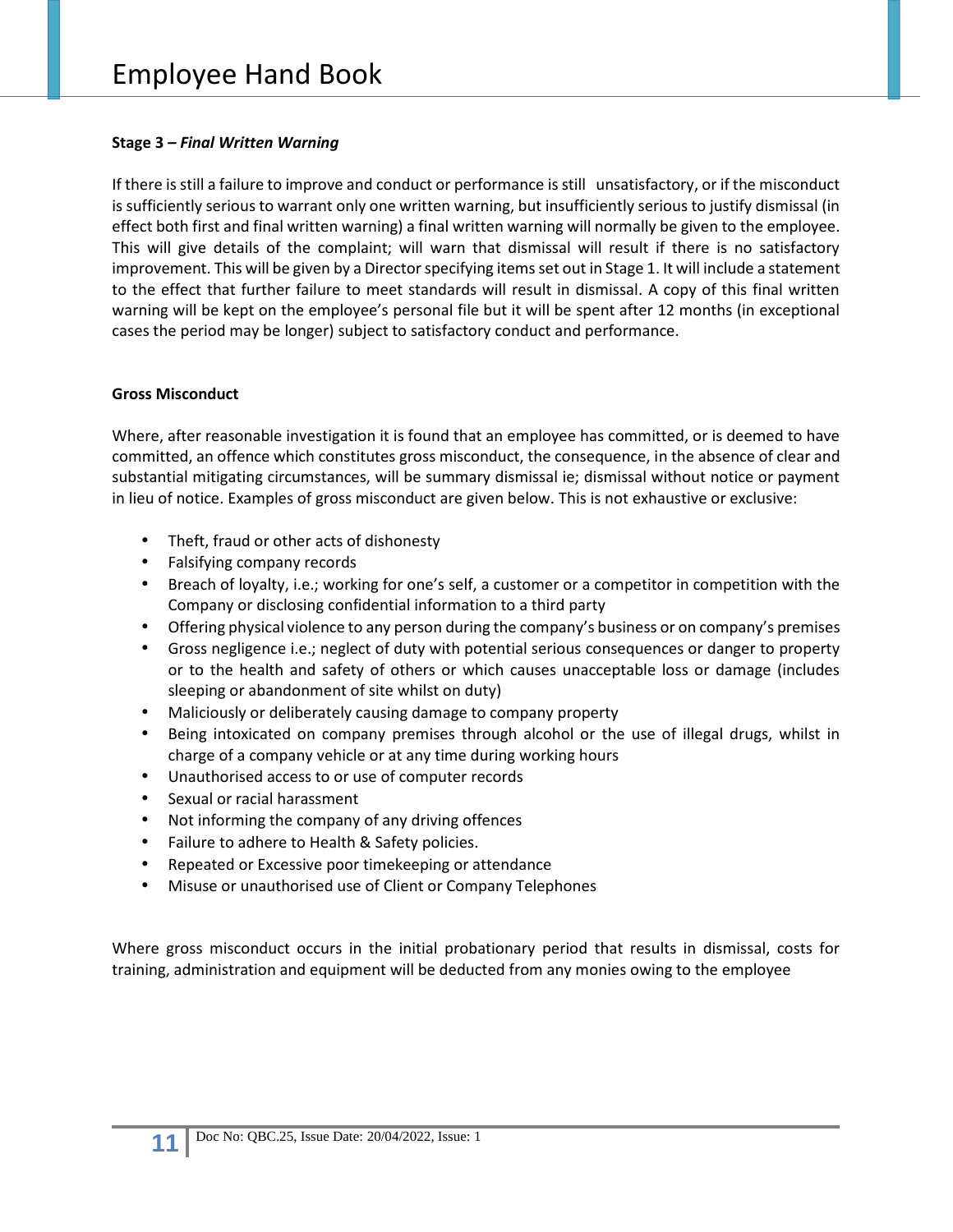### **5.2 Grievances Procedure**

The aim of this procedure is to settle grievances quickly. The principal of this procedure applies to employees at all levels. The procedure has been drawn up to establish appropriate steps to be followed when pursuing and dealing with a grievance.

### **Stage 1**

In the event of any employee having a grievance relating to his/her employment, he/she should, in the first instance, contact company Director. The Company Director will endeavour to resolve the grievance as soon as possible and, in any case; within 5 working days from the time the grievance is raised.

### **Stage 2**

If the matter is not resolved within 5 days the employee may appeal in writing to the Director on receipt of such a request, the company director shall plan to hear the grievance and at this interview the employee may, if he/she wishes, be accompanied by another employee of his/her choice.

### **Stage 3**

If the employee with the grievance is not satisfied with the reply from the Director or has not received a reply within 5 working days, he/she may contact ACAS regarding his grievance. You can visit ACAS site www.acas.org.uk.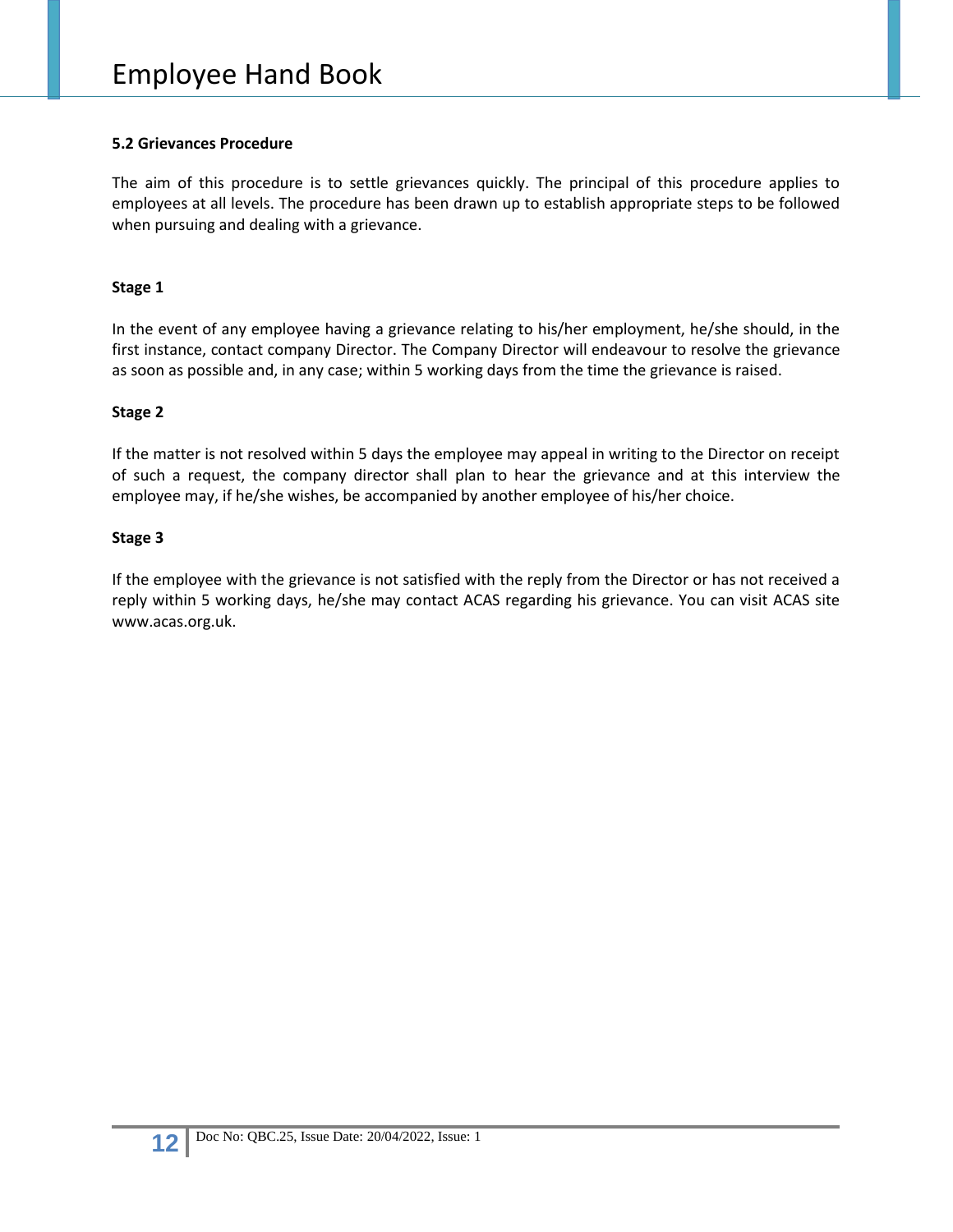### **5.3 Health & Safety Policy**

- 1. Our company strives to take strict measures to monitor and control Health & Safety as an integral part of running our business operation.
- 2. We will, so far as is possible:
	- Make sure that all working practices and work equipment are safe and that they do not pose a risk or hazard to Safety and Health.
	- Make sure that needed measures are carried out to safely use, store, and transport all substances and materials.
	- Give all needed training, supervision, instruction and information to make sure that all employees have a working environment that does not endanger their Health or Safety.
	- Control all workplaces, equipment and utilized transport in a condition that is safe and free from Health and Safety risks
	- Make sure that employees have access to adequate facilities to safeguard their welfare
	- Take measures to protect the Health and Safety of visitors, contractors and any members of the public who could be impacted by our operations
	- Give employees all needed information concerning procedures to protect their Health and Safety and the Health and Safety of others, and, when needed, consult with them to improve how our company handles these issues.
	- Make sure that all employees carry out their Health and Safety responsibilities and work with management to carry out this policy
	- Monitor how this policy is carried out in the workplace.
	- Make Sure sufficient funds are available to implement this statement.
	- Regularly review this policy to see if any changes are needed.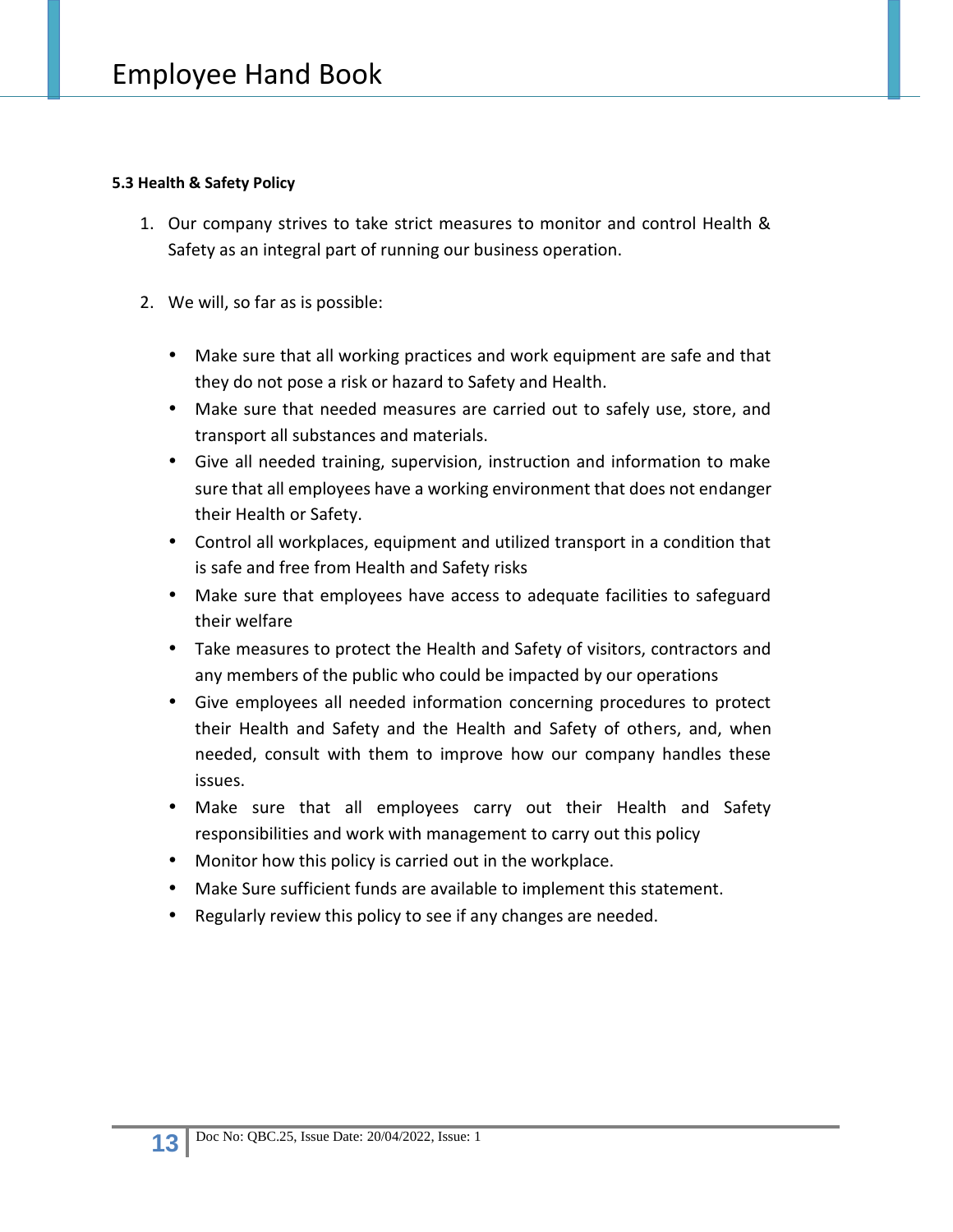### **Safety Organization& Responsibilities**

The Managing Director shall have overall responsibility for ensuring the implementation of the Company Health & Safety policy all risks to Health & Safety must be reported to the Managing Director.

The Managing Director shall be responsible for assessing, formulating, advising and overseeing the implementation of general and specific matters relating to Health & Safety including the policy.

Suitable personal protective clothing and equipment is issued and used as necessary and it is maintained in good order and replaced when necessary.

That machinery and equipment are regularly checked in accordance with regulations and Company policy by a suitable qualified person. Suitable records of inspections will be kept on file.

Regular maintenance shall be carried out to all machinery and vehicles and suitable records kept.

Firefighting equipment and fire alarm systems shall be fully maintained. Fire escapes are clearly identified, free from obstruction and known to all employees.

Premises and contents must be properly maintained, are clean and tidy and are secure and free from risk out of hours.

Sufficient qualified first aiders are appointed and proper first aid equipment is available at all times.

All persons authorized to drive company vehicles have a current, valid and appropriate driving license. Licenses must be checked every six months and records kept of inspections made.

It is the Company's duty to ensure the safety of visitors whilst on company premises. They must not be permitted to entry controlled areas unaccompanied. Protective clothing must be provided where necessary. If a visitor has an accident on company premises, an entry must be made in the Accident Book.

### **All Employees**

The company has a duty of care to ensure the safety of its employees and persons not in their employment, including members of the general public.

You have an obligation to and must:

- Co-operate with the Managing Director in endeavouring to provide a safe place work and safe working procedures.
- Wear, use and maintain the appropriate protective clothing and equipment as required and conform to any relevant legislation.
- Report unsafe equipment, practices and hazards immediately to a senior member of the Company.
- Report all accidents at once to a senior member of the Company.
- Enter details of accidents in the Accident Book (this must be done by the injured employee or any bona-fide person acting on his/her behalf).
- Assist in the investigation of accidents and dangerous occurrences.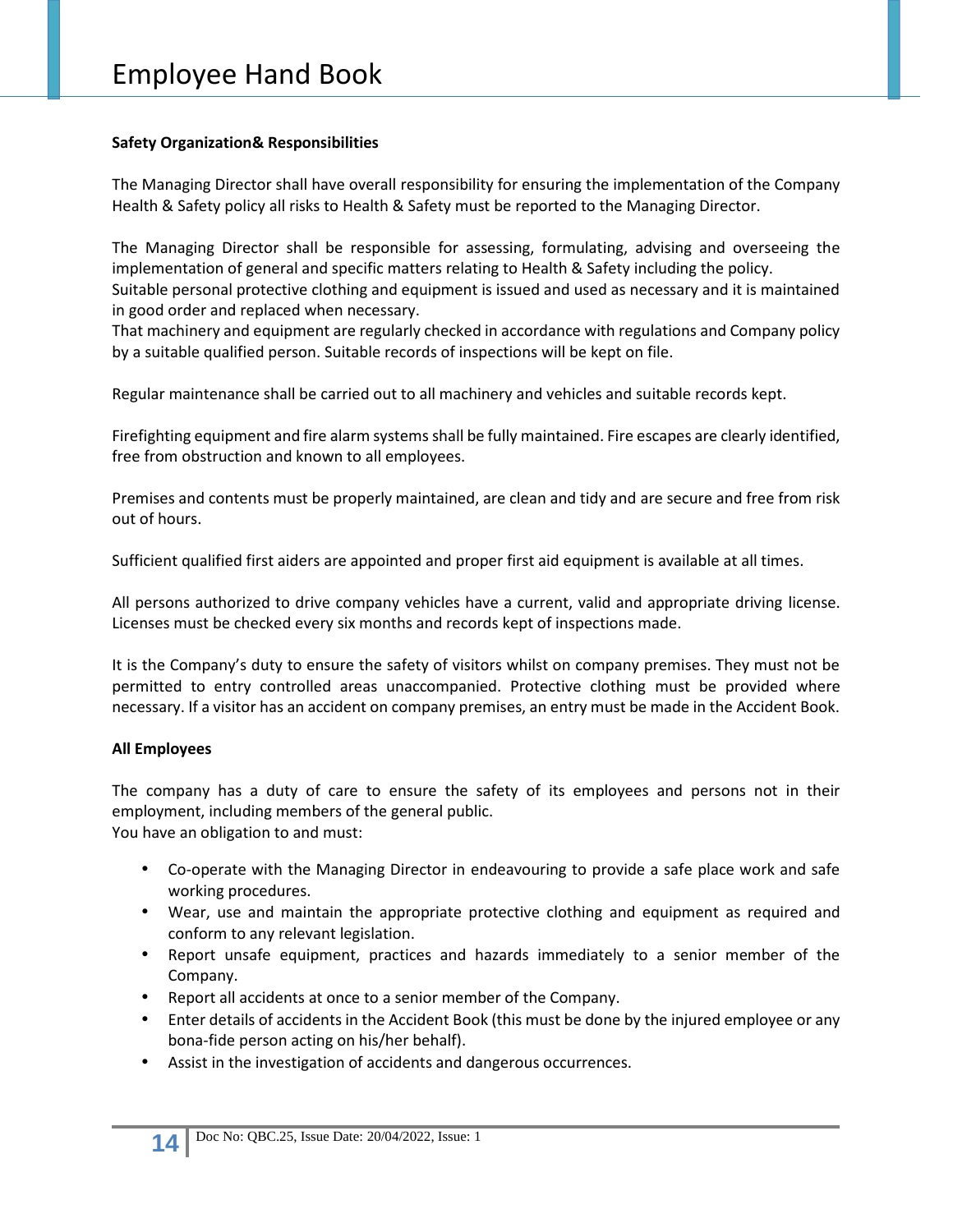### **5.4 Equal Opportunities Policy**

Company states that it is an equal opportunities employer. Accordingly:

In providing Security Services and employing persons to provide these services, Company endeavours to make any employment decisions based on equality of opportunity and fair treatment for all persons.

No one or group seeking services, a job, or contracts with us will be treated with discrimination based on sex, sexuality, age, race, class, colour, nationality, ethnic origin, marital status, trade union membership or activity, physical or mental disability, or religious belief.

Company, in the course of implementing this policy, will strive to aid disadvantaged persons groups to benefit from its provided services, and attempt to identify the needs of such persons and groups.

We will compile and review records of the ethnic/racial origin and sex of everyone applying for services or jobs from us to aid in implementing this equal opportunity policy.

### **5.5 Disability Policy**

In line with our Equal Opportunities Policy, the Company is anxious to ensure that no employee is discriminated against on the grounds of a disability. As such, we have introduced a policy outlining the main implications of the Disability Discrimination Act 1995 ("the Act") and how the Company complies with its obligations under the Act. This policy can be found in the Employee Handbook.

### **5.6 Media Handling Policy**

A Director is the only person authorized to give statements about the Company or matters connected with the Company to reporters from the newspapers, radio, television etc.

Employees should not make unauthorized statements on any social media, internet site or social networking media. Any request from any representative of the media for information, statements or comment about the Company must be referred to a Director.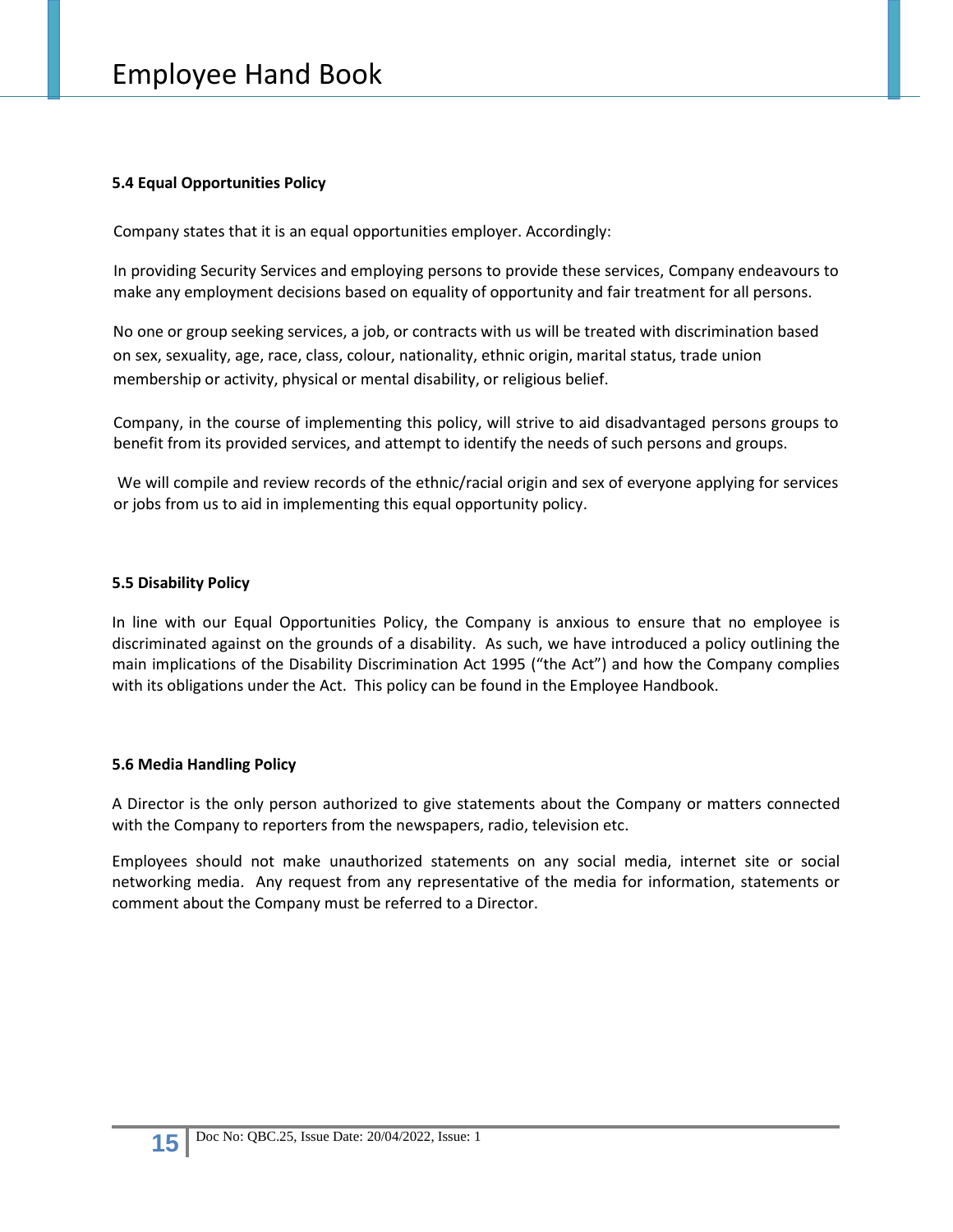### **5.7 GDPR Policy**

All such personal information, whether held on computer, paper or other media, will be obtained, handled, processed, transported and stored lawfully and correctly, in accordance with the safeguards contained in GDPR . The following are the principles contained in the GDPR:

### **GDPR principles**

- 1. Personal data should be processed fairly and lawfully.
- 2. Personal data shall be obtained only for one or more specific and lawful purposes and shall not be processed in any manner incompatible with those purposes.
- 3. Personal data shall be adequate, relevant and not excessive in relation to the purposes they are processed.
- 4. Personal data shall be accurate and, where necessary, kept up to date.
- 5. Personal data shall not be kept for longer than is necessary.
- 6. Personal data shall be processed in accordance with the individual's rights under the Act.
- 7. Appropriate technical and organizational measures shall be taken against unauthorized or unlawful processing of personal data and against accidental loss or destruction or damage to personal data.
- 8. Personal data shall not be transferred to a country or territory outside the European Economic Area unless that country or territory ensures adequate levels of protection for the rights and freedom of individuals in relation to the processing of their personal data.

### **Purposes of obtaining data**

In order to fulfil individuals' contracts of employment, monitor sickness and performance, equal opportunity policies and otherwise administer the business, we will use and process personal information relating to you which we have obtained during your employment. Such information includes but is not limited to:

- a) Employment history.
- b) Personal circumstances.
- c) Educational qualifications.
- d) Sickness records.
- e) Medical records.
- f) Accident reports.
- g) Attendance records.
- h) Convictions.
- i) Performance appraisals.
- j) Disciplinary records.
- k) Ethnic or racial origins.
- l) Salaries.
- m) Benefits.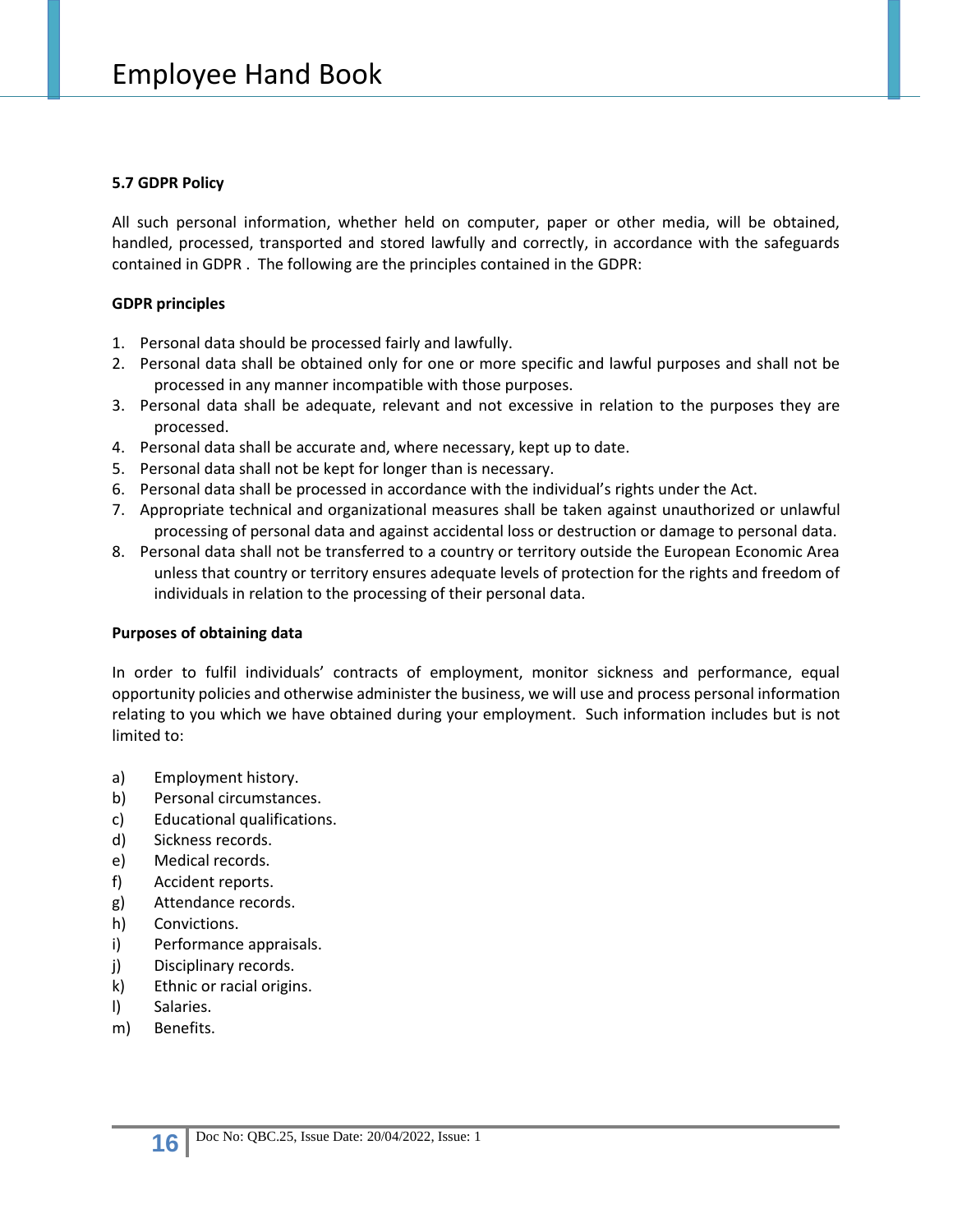In most cases you have provided such information. In others, the information has been provided by your manager, other employees, external referees, or in the case of medical records, a doctor. We hold this personal data about you confidentially and will only disclose it to others where we are required to do so, e.g. to give information about your earnings to HM Revenue & Customs.

Sensitive data concerning employees, such as information about health, racial or ethnic origins, criminal convictions, trade union membership, political or religious belief, may come into our possession. No such data will be divulged to a third party without your permission, unless we have a specific legal requirement to process and allow others access to such data.

### **Accuracy of data**

It is important that any personal data held by us is accurate. You are required to inform the Company if you believe that your personal data is inaccurate or untrue or if you are dissatisfied with the information in any way.

### **Right to access information**

Under the legislation, you are entitled to have access to certain personal data held about you. If you require access, you should contact a Director. The request should be made in writing specifying the information required.

### **5.8 Protected Disclosure Policy**

The Company is committed to ensuring a culture of openness and accountability in which abuse, theft, fraud or other misconduct within the organisation by any employee is recognised and reported. You are encouraged to express any concerns you may have and the Company will respect any request you may make to preserve confidentiality as far as possible. If you raise concerns in good faith, you will be protected by the Company from reprisals or victimisation.

If you have concerns about possible abuse, theft, fraud, or other misconduct, you should bring the matter to the attention of a Director or a Director. Any employee with knowledge of abuse, theft, fraud or other misconduct who does not report this may be subject to disciplinary action. Anyone attempting to stop or discourage another employee from coming forward to express a serious concern will be subject to disciplinary action. Likewise, anyone who criticises or victimises an employee after a concern has been expressed will be subject to disciplinary action.

The complaint will be investigated and outside agencies may be involved as necessary. The results of the investigation will be relayed to you, whilst protecting the confidentiality of any others involved.

If you continue to have serious concerns after the investigation has been completed and feel that you need to contact an external agency, you may then do so. Please be aware that any employee who raises a concern with malicious intent or abuses this policy will be subject to disciplinary action.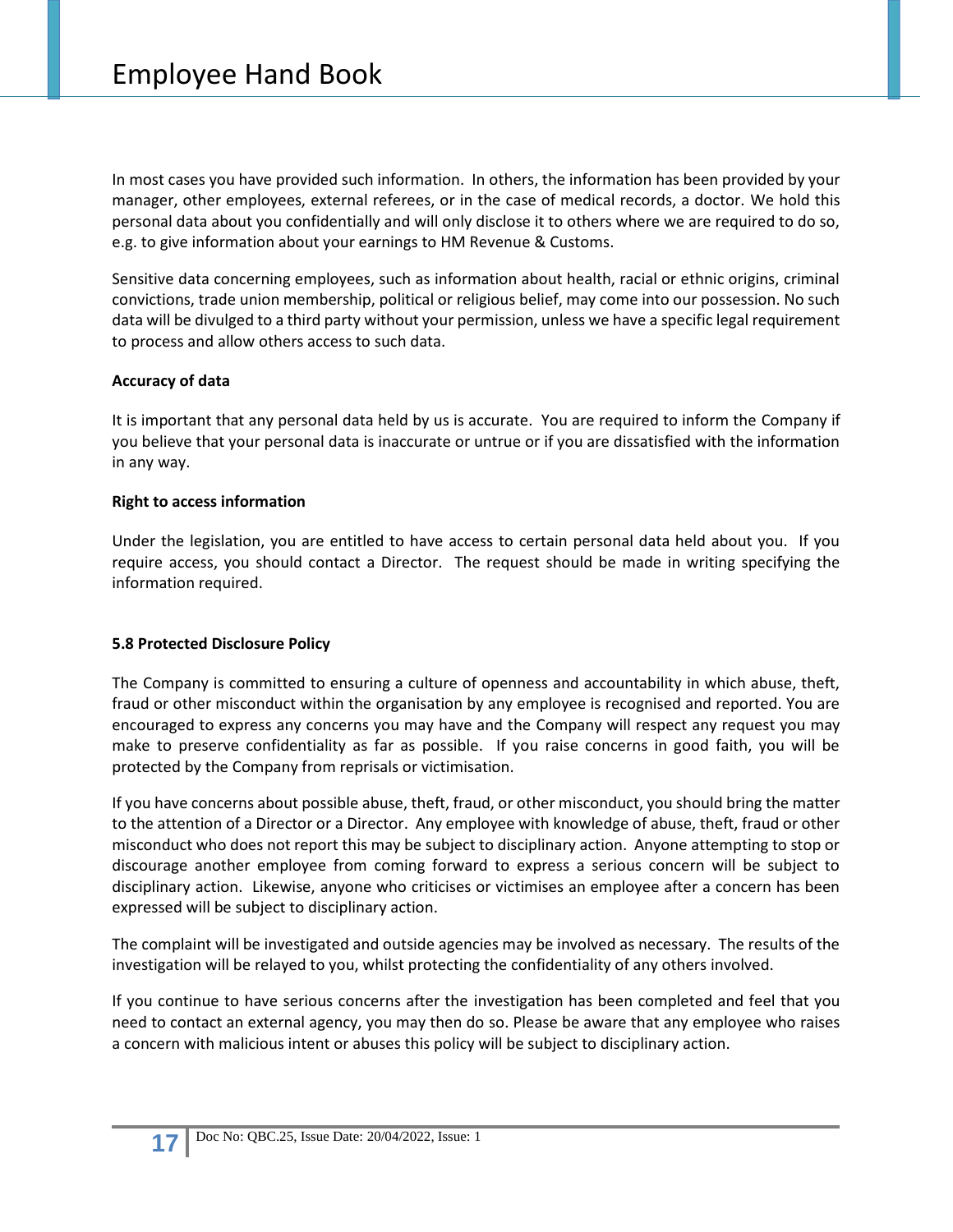### **5.9 Corporate Social Responsibility Policy**

This policy sets out our view of our corporate responsibilities for the environment and communities in which we operate and for the well-being of our staff, partners, and clients. Some of these responsibilities are spelled out in more detail in other documents.

Every person we work with and for makes important and unique contributions to the community, to their own organizations, and to our work. We appreciate and honour their diversity in every way it manifests itself and encourage diversity as basic in all out interaction with the community and with our partners, associates, employees and clients.

We acknowledge our responsibility to care for our employees, to provide them with meaningful employment through which they can support themselves and their families, and to do everything possible to ensure their ongoing workplace welfare, health, and safety.

We are committed to help provide our clients with a secure and safe environment, and attempt to safeguard their property, including intellectual property, just as much as we would protect our own.